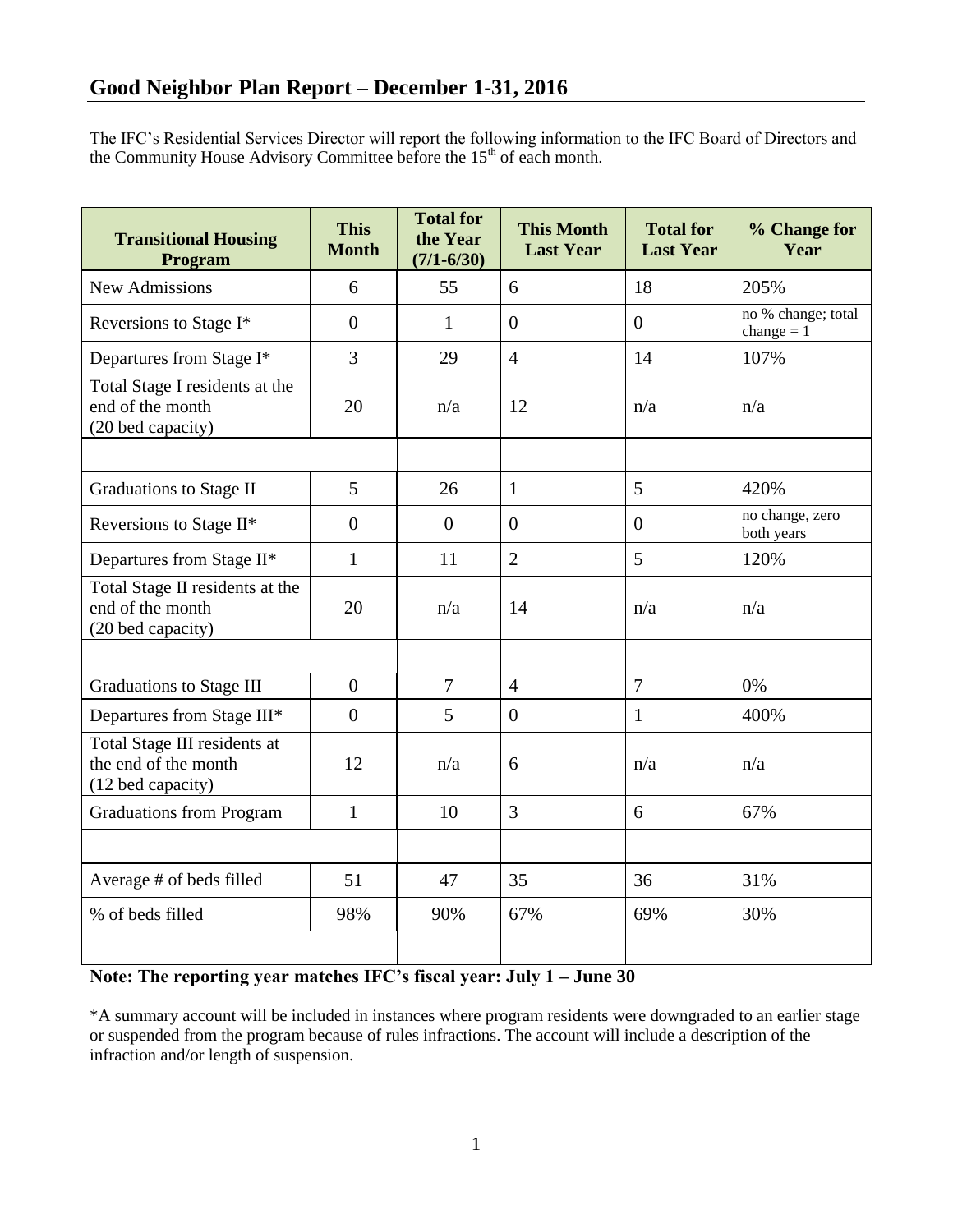# **Good Neighbor Plan Report – December 1-31, 2016**

| <b>Emergency Shelter -</b><br>open due to general conditions                                  | <b>This</b><br><b>Month</b> | <b>Total for</b><br>the Year | <b>This Month</b><br><b>Last Year</b> | <b>Total for</b><br>Last<br>Year | % Change<br>for Year               |  |  |  |  |
|-----------------------------------------------------------------------------------------------|-----------------------------|------------------------------|---------------------------------------|----------------------------------|------------------------------------|--|--|--|--|
| # of nights shelter open                                                                      | 23                          | 40                           | 10                                    | 25                               | 60%                                |  |  |  |  |
| Average # of overnight guests                                                                 | 5                           | $\overline{4}$               | $\overline{4}$                        | $\overline{2}$                   | 100%                               |  |  |  |  |
| total # of guests, duplicated                                                                 | 118                         | 199                          | 39                                    | 63                               | 216%                               |  |  |  |  |
| total # of guests, new this fiscal year                                                       | 17                          | 44                           | 11                                    | 24                               | 83%                                |  |  |  |  |
| # of nights # of guests > $17*$                                                               | $\boldsymbol{0}$            | $\boldsymbol{0}$             | $\overline{0}$                        | $\overline{0}$                   | no change, zero<br>both years      |  |  |  |  |
| <b>Emergency Shelter – open due to individual needs</b>                                       |                             |                              |                                       |                                  |                                    |  |  |  |  |
| # of on-premises admissions<br>resulting from police or emergency<br>services request*        | $\overline{2}$              | $\overline{4}$               | $\overline{0}$                        | 3                                | 33%                                |  |  |  |  |
| <b>Safety and Security</b>                                                                    |                             |                              |                                       |                                  |                                    |  |  |  |  |
| # of guests admitted with current,<br>government-issued photo ID                              | 15                          | 78                           | 9                                     | 17                               | 359%                               |  |  |  |  |
| # of guests admitted with other ID                                                            | $\overline{0}$              | $\overline{0}$               | $\overline{0}$                        | $\overline{0}$                   | no change,<br>zero both years      |  |  |  |  |
| # of guests admitted without $ID^*$                                                           | $\overline{2}$              | 20                           | $\overline{2}$                        | $\overline{7}$                   | 186%                               |  |  |  |  |
| # of scheduled visitors<br>(i.e. service providers, meetings)                                 | 42                          | 286                          | 37                                    | 194                              | 47%                                |  |  |  |  |
| # of walk-up visitors seeking shelter                                                         | $\overline{0}$              | 6                            | 3                                     | 11                               | (45)%                              |  |  |  |  |
| # of other walk-up visitors<br>(i.e. donations, public tours)                                 | 30                          | 96                           | 36                                    | 141                              | (32)%                              |  |  |  |  |
| # of times a resident or guest left<br>Community House after curfew<br>without authorization* | $\theta$                    | $\overline{4}$               | $\boldsymbol{0}$                      | $\theta$                         | no % change;<br>total change $=$ 4 |  |  |  |  |
| # of times when staff instructed<br>someone to leave the premises*                            | 5                           | 44                           | 8                                     | 26                               | 69%                                |  |  |  |  |
| # of times when 911 and/or police are<br>called to premises for non-medical<br>reasons*       | $\overline{0}$              | $\overline{2}$               | $\overline{0}$                        | $\theta$                         | no % change;<br>total change $= 2$ |  |  |  |  |
| # of times a resident or guest charged<br>with a crime that occurred on<br>premises*          | $\overline{0}$              | $\overline{0}$               | $\overline{0}$                        | $\theta$                         | no change, zero<br>both years      |  |  |  |  |
| # of guests who were found to be a<br>sex offenders staying on premises*                      | $\overline{0}$              | $\boldsymbol{0}$             | $\overline{0}$                        | $\overline{0}$                   | no change,<br>zero both years      |  |  |  |  |
| * if this occurs, the monthly report will include an explanation as well as a count           |                             |                              |                                       |                                  |                                    |  |  |  |  |

2